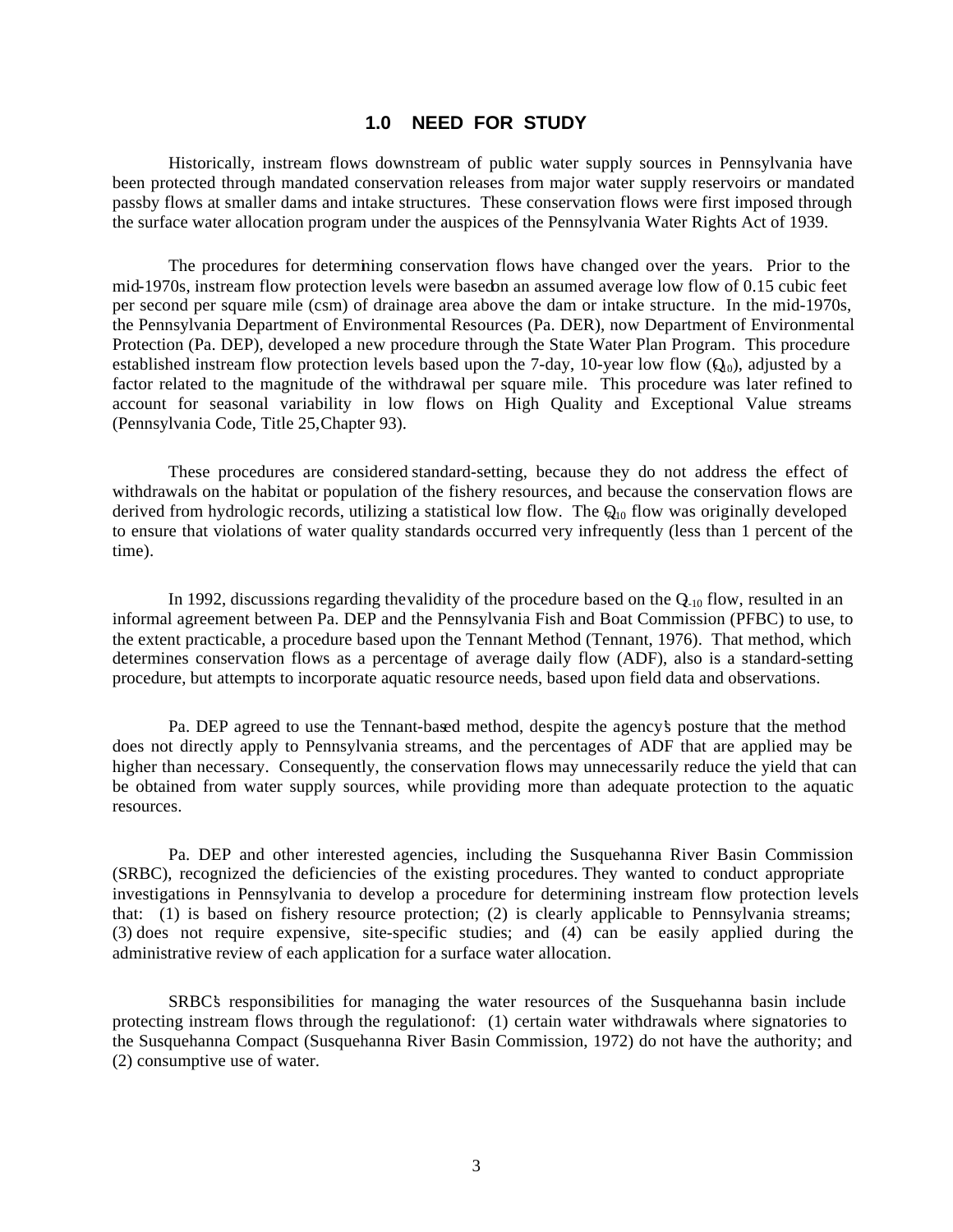SRBC adopted a consumptive water use regulation (18CFR §803.42) that requires new consumptive users to compensate for their consumptive use to protect instream water uses. Although the reservoir releases and other consumptive use actions are currently triggered when flows drop to the  $Q_0$ level, the commission intends to conduct an instream flow study on the main river system to determine whether the trigger level should be modified.

The State of Maryland is interested in the development of new methodology for determining flows that protect biota and also allow water supply withdrawals. The state also is concerned about the implementation of any regulations developed as a result of the study.

The State of Maryland, through its water allocation program, uses the Maryland Most Common Flow Method (letter from R. C. Lucas, Md. Dept. of the Environment, to D. R. Jackson, November 18, 1991) to establish conservation flow requirements for water supply withdrawals and reservoir projects. The method assumes that for any stream and any specified time period flows in the range between 85 percent and 50 percent probability of exceedance on a monthly basis are naturally most common, and that those flows are within the tolerance range of the biota in the stream. The conservation flow is selected in that range, and flows vary with different time periods, depending on the natural flows. Flows near the lower end of the range provide more instream flow protection, while flows near the upper end of the range provide more periods when withdrawals can be made.

There are many important instream flow protection issues. Among the priority issues are:

- The effect of withdrawals and consumptive uses on aquatic biota in cold water trout streams;
- The effects of withdrawals and consumptive uses on aquatic biota in tributary streams with warm water fisheries;
- The effect of withdrawals and consumptive uses on the aquatic biota in major rivers; and
- The effect of consumptive uses on the receiving waters of the Chesapeake Bay.

Existing conflicts between instream and withdrawal uses demonstrate the need for answers to these issues. Prior to this study, there was no usable information available to resolve these issues.

The interested parties determined the first issue to be the most important because of existing critical conflicts between withdrawals and instream uses on cold water streams. This study will focus on that issue, but the remaining issues should be addressed in additional studies in the near future.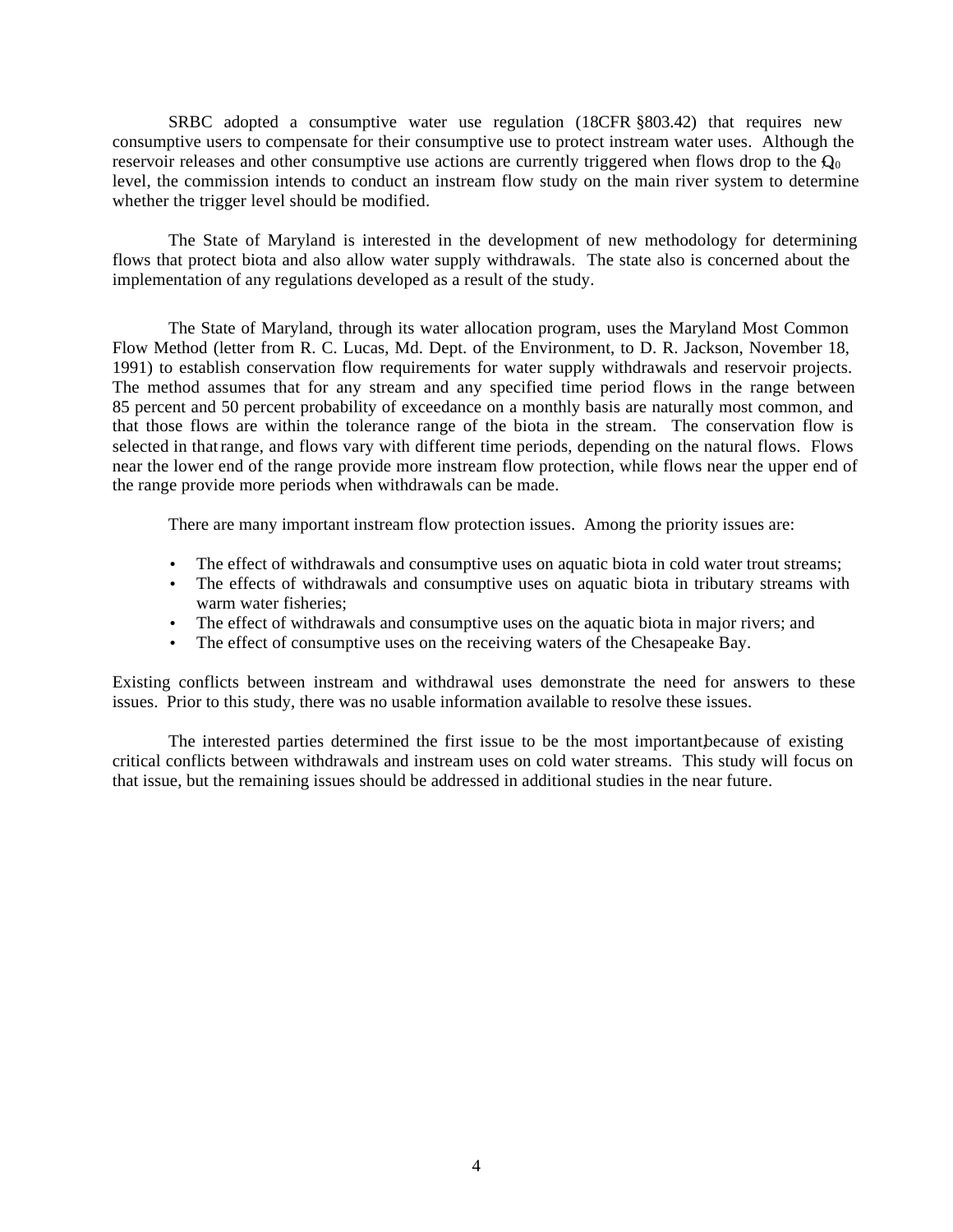# **2.0 STUDY CONCEPTS AND PROCEDURES**

# **2.1 Overall Study Plan for Determining Instream Flow Needs**

The purpose of this study is to develop a procedure for determining instream flow needs for streams with naturally reproducing trout populations, in portions of Pennsylvania and Maryland, that does not require a stream-specific impact analysis study.

The two study requirements are: (1) the procedure must be habitat-based; and (2) instream flow needs must be easily derived from hydrologic records and data developed in the study.

The basic approach to the problem is to conduct instream flow needs assessment studies at selected representative sites and then regionalize the results of the site-specific assessments to develop the generalized procedure.

Only reproducing trout streams (streams with naturally reproducing trout populations) are included in this study, because the effects of withdrawals on instream uses are most critical on those streams.

A number of methods for determining instream flow needs are found in the literature. The two methods applied in this study are the Instream Flow Incremental Methodology (IFIM) (Bovee, 1982) and the wetted perimeter method (Collings, 1974; Nelson, 1984; Leathe and Nelson, 1989). The IFIM method was selected because it is the most sophisticated method presently available for determining instream flow needs, and because it is specifically designed to assess effects of man-made changes in flows such as water supply withdrawals on the habitat available for fish. The wetted perimeter method was selected because it has frequently been used by other investigators to establish instream flow protection levels.

The results of the wetted perimeter method can be compared to the results of the IFIM analysis, especially for effects of changes in flow on riffle transects.

The overall study plan to develop the procedure included the following steps:

- Classification of trout streams based on common characteristics;
- Development and selection of study regions;
- Application of the IFIM methodology to selected study streams within each study region; and
- Application of the wetted perimeter method to determine whether the method furnished information useful for determining instream flow protection levels.

Application of the IFIM methodology included:

- Selection of evaluation species;
- Selection and testing of habitat suitability criteria (HSC) obtained from the literature;
- Development of new HSC;
- Selection of study streams within study regions;
- Selection of representative study sites on the study streams;
- Development of habitat versus flow relationships for the study sites;
- Development and application of impact assessment methodologies utilizing these habitat versus flow relationships to assess impacts on the study streams; and
- Development and application of an impact assessment methodology for the study regions, based on the impact assessment for the study streams.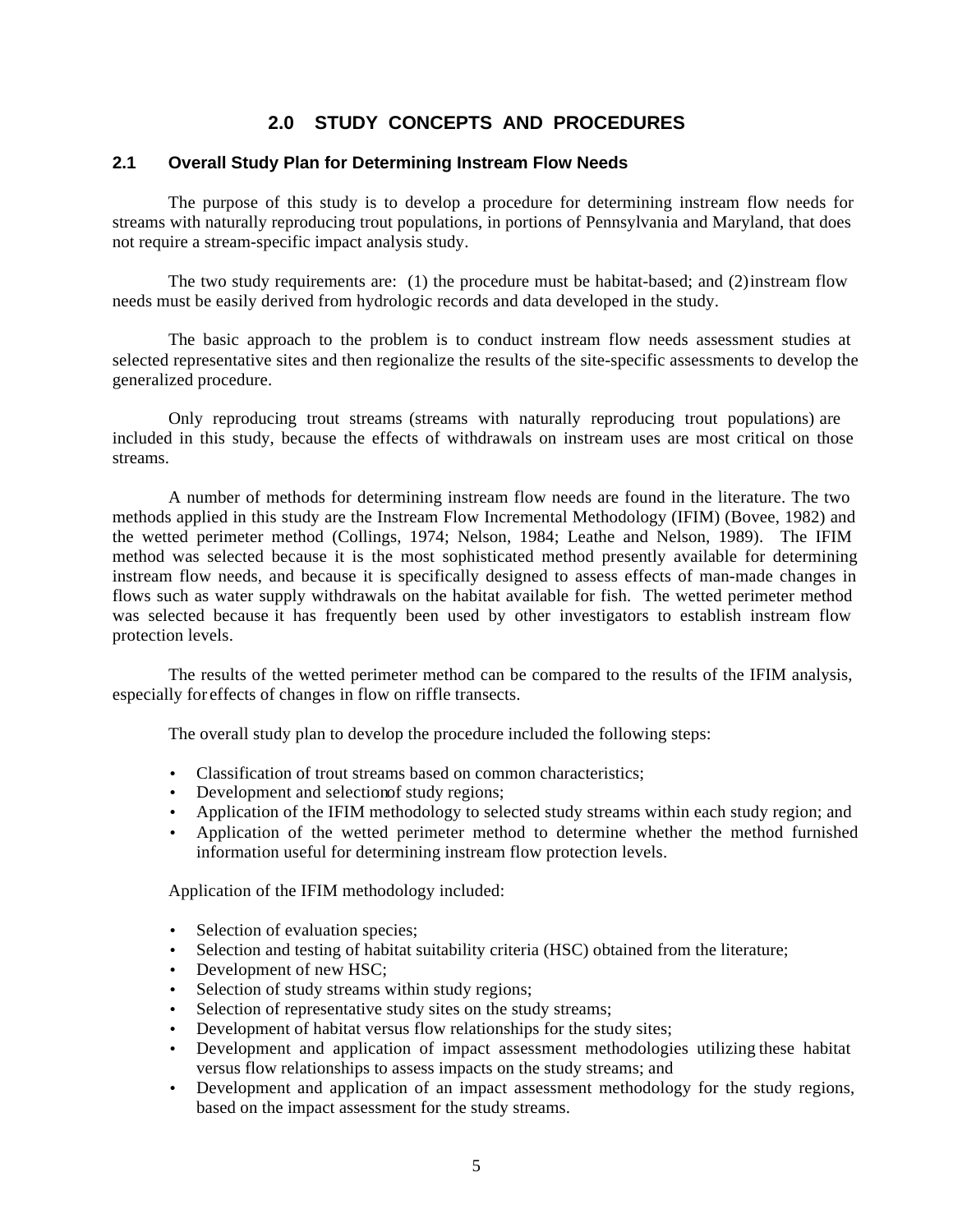Each of these steps will be described in detail in subsequent sections.

# **2.1.1 Methods for evaluating instream flow needs**

#### **2.1.1.1 Description of IFIM methodology**

The IFIM methodology was originally developed to determine man-made impacts on fishery habitat in a specific reach of a single stream. To the authors' knowledge, IFIM has not been used previously to develop regional or general criteria for determining the impacts of withdrawals for a number of streams classified into similar groups.

Certain components of the IFIM methodology were used in this study to estimate impacts of different combinations of natural flow and withdrawal on physical microhabitat. The methodology used in the study includes the following steps, as shown in the flow chart in Figure 2.1:

- Fish species that are important recreationally, economically, or ecologically are selected and used to evaluate impacts of changes in flow.
- HSC are developed to describe the usability of depth, velocity, substrate, and cover for each life history stage (adult, juvenile, fry, spawning) for each evaluation species.
- Depth, velocity, substrate and cover are used to represent the habitat available for fish species present in the stream.
- Water surface elevation is measured for different flow conditions at each study site.
- Velocity distribution, substrate and cover are measured at one flow.
- The depth and velocity measurements are used to calibrate a hydraulic model.
- The hydraulic model is used to simulate the depth and velocity for a range of flows.
- The simulated depth and velocity values, and the substrate and cover measurements are combined with HSC for each evaluation species and life stage to determine the habitat available over a range of flows. Habitat is defined as weighted usable area (WUA), expressed in units of square feet per thousand feet of stream.
- The amount of habitat available for natural conditions is compared to the habitat available for modified conditionsto evaluate the impact of the modifications on habitat.

In the methodology, one or more transects are established for each site. Then numerous measurement points are selected across each transect at points where the depth, velocity, substrate, or cover change. In effect, the transects and measurement points collectivelydescribe the stream as a series of quasi-rectangular areas or cells, each centered on a transect.

The methodology uses the Physical Habitat Simulation (PHABSIM) computer program for hydraulic model calibration and physical habitat simulation. The hydraulic model is calibrated for each cell, and the calibrated model(s) is (are) used to estimate depth and velocity for other flow conditions.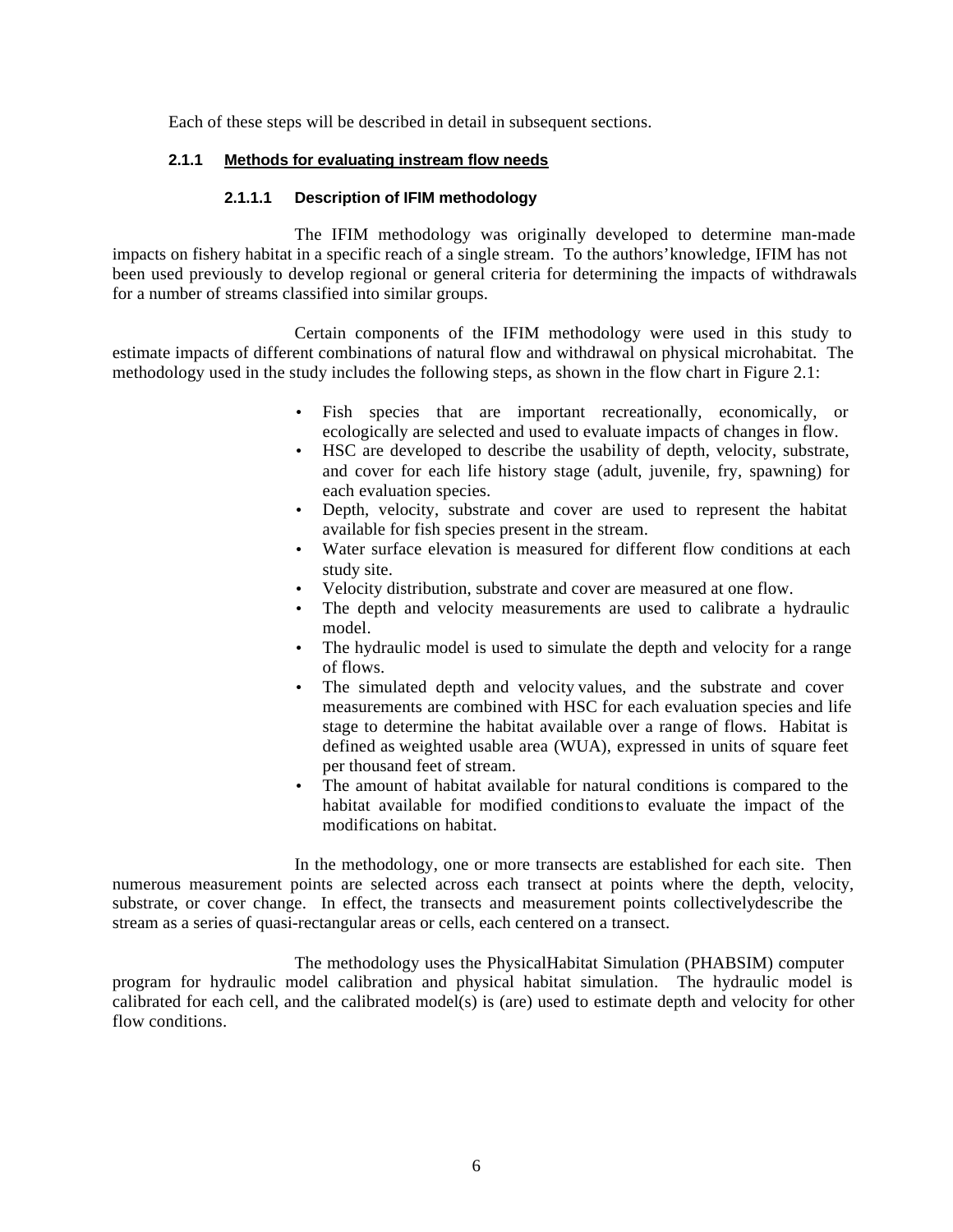

*Figure 2.1. Components of Instream Flow Incremental Methodology*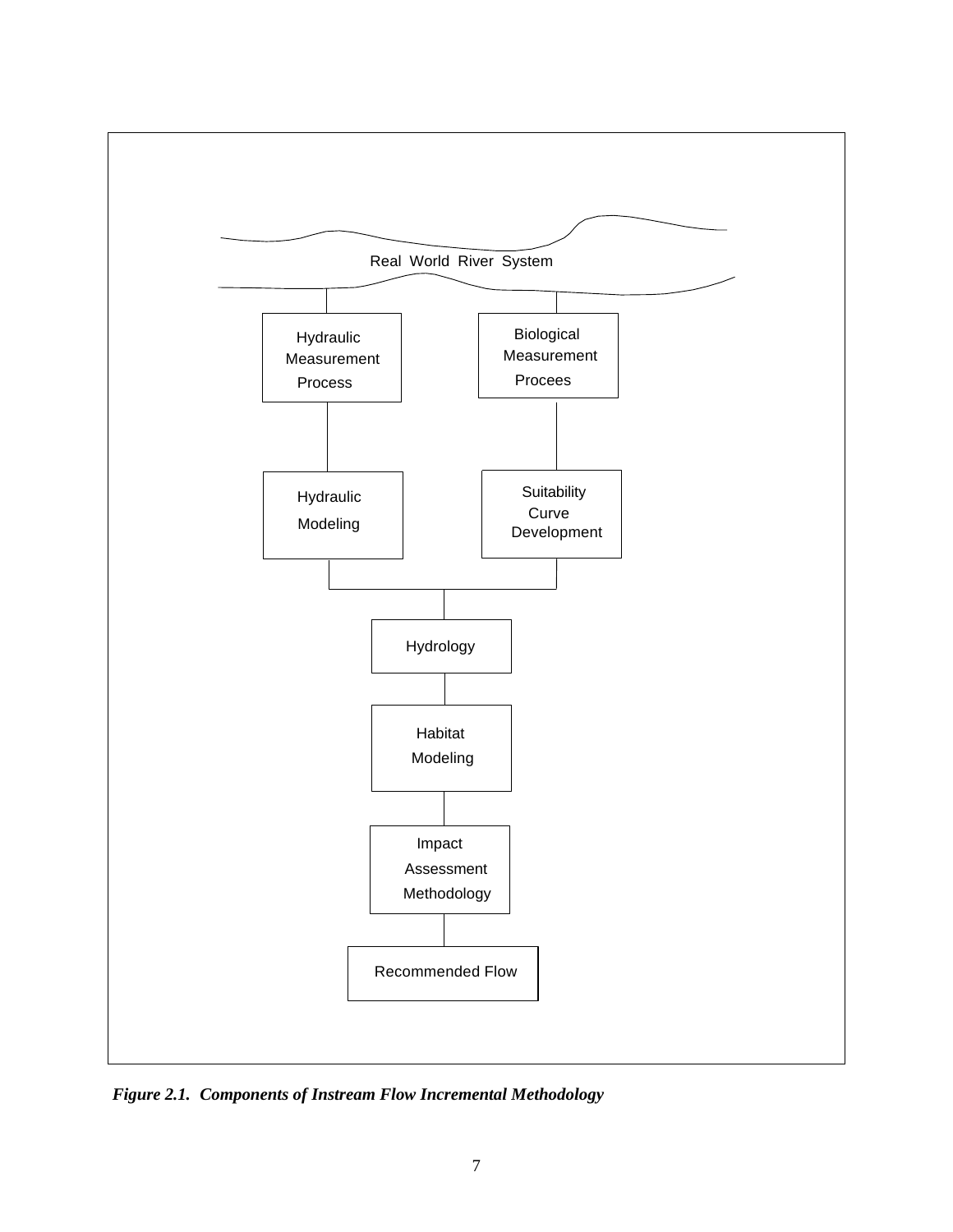#### **2.1.1.2 Description of wetted perimeter method**

The wetted perimeter method uses field measurements or hydraulic modeling to determine how the wetted perimeter of a study stream changes with flow. Wetted perimeter generally increases rapidly with flow for flows less than some amount, and then increases less rapidly for higher flows. Wetted perimeter is plotted versus flow, and the flow value at the change in slope of the curve (inflection point) is assumed to be the amount of flow needed to protect the biota.

Typically, the wetted perimeter method is applied to riffle area(s) of the stream channel, because riffles are known to be the most productive areas for aquatic invertebrates, which are the food base for certain species of fish (Collings, 1974; Nelson, 1984; Leathe and Nelson, 1989). Sufficient riffle habitat is necessary to produce this food (Leathe and Nelson, 1989).

One of the problems with the wetted perimeter method is the difficulty and subjectivity of determining inflection points. Wetted perimeter curves frequently have two or more inflection points, as described by Leathe and Nelson (1989). Those authors define the upper inflection point as the optimal habitat (and corresponding flow), because almost all the available riffle area is wetted. They also define the lower inflection point as the minimum acceptable flow, because the rate of loss of habitat for lesser flows is unacceptable. They then select a flow in the range between the upper and lower inflection points as the instream flow requirement.

The wetted perimeter method has the advantage of being quick and inexpensive to apply. However, the method has a number of questionable assumptions and limitations (Leonard and others, 1986; Mohrhardt, 1987). The major assumption is that the flow at the inflection point needs to be maintained to ensure an adequatefood supply for the fish, but this assumption has not been verified. The method does not allow evaluation of the effects of withdrawals on the biota.

# **2.1.1.3 Comparison of IFIM and wetted perimeter methods**

Leathe and Nelson (1989) list five major factors(Hall and Knight, 1981) that control fish abundance in streams streamflow; habitat quality; food abundance; predation; and movement and migration. Any of these may be the limiting factor for any given stream. Standard setting methods such as the wetted perimeter method identify minimum flow standards, while incremental methods such as IFIM quantify tradeoffs between withdrawals and instream uses by examining the response of fish habitat to changes in flow (Leathe and Nelson, 1989).

Where man-made changes in streamflow such as withdrawalslimit the amount of habitat available, a method that evaluates the effects of incremental changes in streamflow such as IFIM is probably most appropriate. The wetted perimeter method may be appropriate where food supply is the limiting factor, or when a simple method is needed to develop basinwide standards for use in preliminary watershed planning (Leathe and Nelson, 1989).

# **2.1.2 Evaluation species**

Selecting appropriate evaluation species for IFIM studies is important because all interpretations of environmental impacts are based on the effects on the habitat used by the evaluation species (Bovee, 1995).

Originally, brook trout, brown trout, white sucker, blacknose dace, and slimy sculpin were considered as possible evaluation species for the cold water streams included in this study. To focus on the species that are most important economically and recreationally, and reduce the amount of work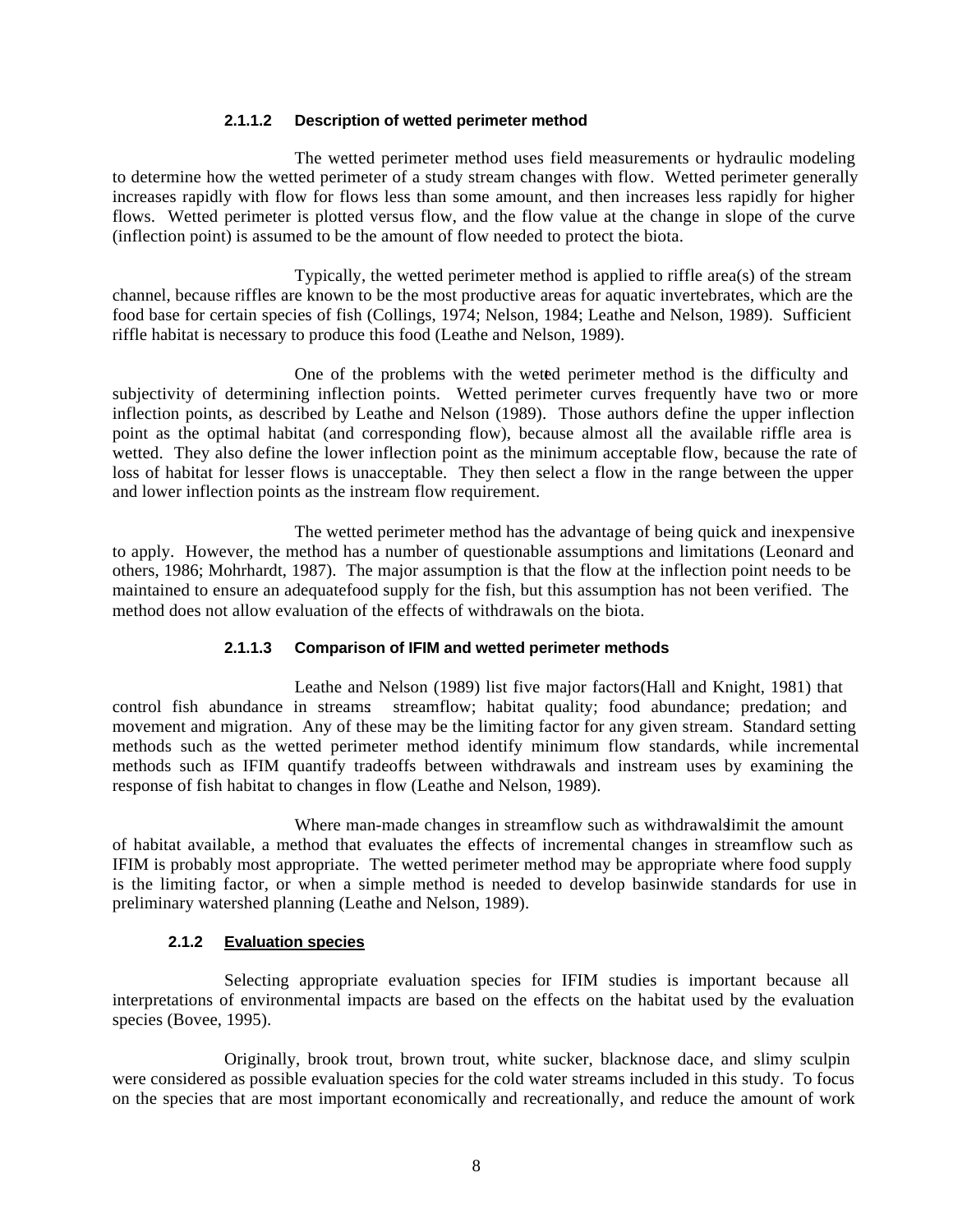required, only brook trout and brown trout were used in the study. The months when each life stage is expected to be present also was determined.

# **2.1.3 Habitat suitability criteria selection, testing, and development**

Habitat suitability criteria can be developed based on field observations for a specific stream, or group of streams, or can be obtained from the literature. Prior to this study, HSC had not been developed for streams in Pennsylvania or Maryland. The criteria in the literature have been developed by various investigators for streams in other parts of the country. The National Biological Service (now Biological Resources Division, U.S. Geological Survey) recommends that HSC obtained from the literature be tested to determine whether they are applicable to other areas.

Procedures for developing HSC are described by Bovee (1986) and Bovee and Zuboy (1988), but they are very resource-intensive and expensive, and beyond the resources available for this study. For that reason, HSC were selected from the literature for depth and velocity for alfour life stages of each evaluation species. Criteria for substrate and cover were developed based on professional judgement. These steps are described in section 3.1. Then the transferability of the criteria to Pennsylvania was evaluated, by collecting and analyzing habitat usage data for four streams in two study regions in Pennsylvania, as described in sections 3.2 through 3.6. The evaluation showed the criteria obtained from the literature are not satisfactory for use in habitat modeling for Pennsylvania streams. New criteria were developed from the data collected during the transferability study, as described in section 3.7.

# **2.1.4 Classification of trout streams**

#### **2.1.4.1 Stream classification purpose**

To develop a regional procedure for assessing impacts of withdrawals on any stream in a region, the streams need to be classified according to important characteristics related to fishery habitat. Once the streams have been classified, typical streams can be selected from each class. The results of instream flow assessments for these typical streams can be used to estimate the effects of withdrawals on other streams within the region. Since trout streams are found in all parts of Pennsylvania, the classification scheme needs to apply to the entire state.

The purpose of the stream classification system was to identify basses of streams that have similar key physical features. Key physical features are those that have a direct influence on the physical variables (depth and velocity) and stream attributes (substrate and cover) used to quantify fish habitat. Similar, in this case, means that all the sampled streams within a class are expected to have a comparable WUA versus discharge relationship, if the flow variable is normalized to minimize the effects of watershed size. Similarity of the streams implies the WUA versus discharge relationships, aggregated across the sampled streams within a class, should be representative of any stream within the class.

# **2.1.4.2 Stream classification scheme**

Streams with cold water fisheries were classified according to study regions, which were selected to represent different geology and topography. Within each study region, streams were further classified according to slope. Because slope was difficult to determine for such a large number of streams within the time constraints for this study, length was used as a surrogate for slope, as described in section 4.3. Streams were divided into an appropriate number of segments, based on an appropriate length of segment. The length of segment was based on statistical analysis of stream length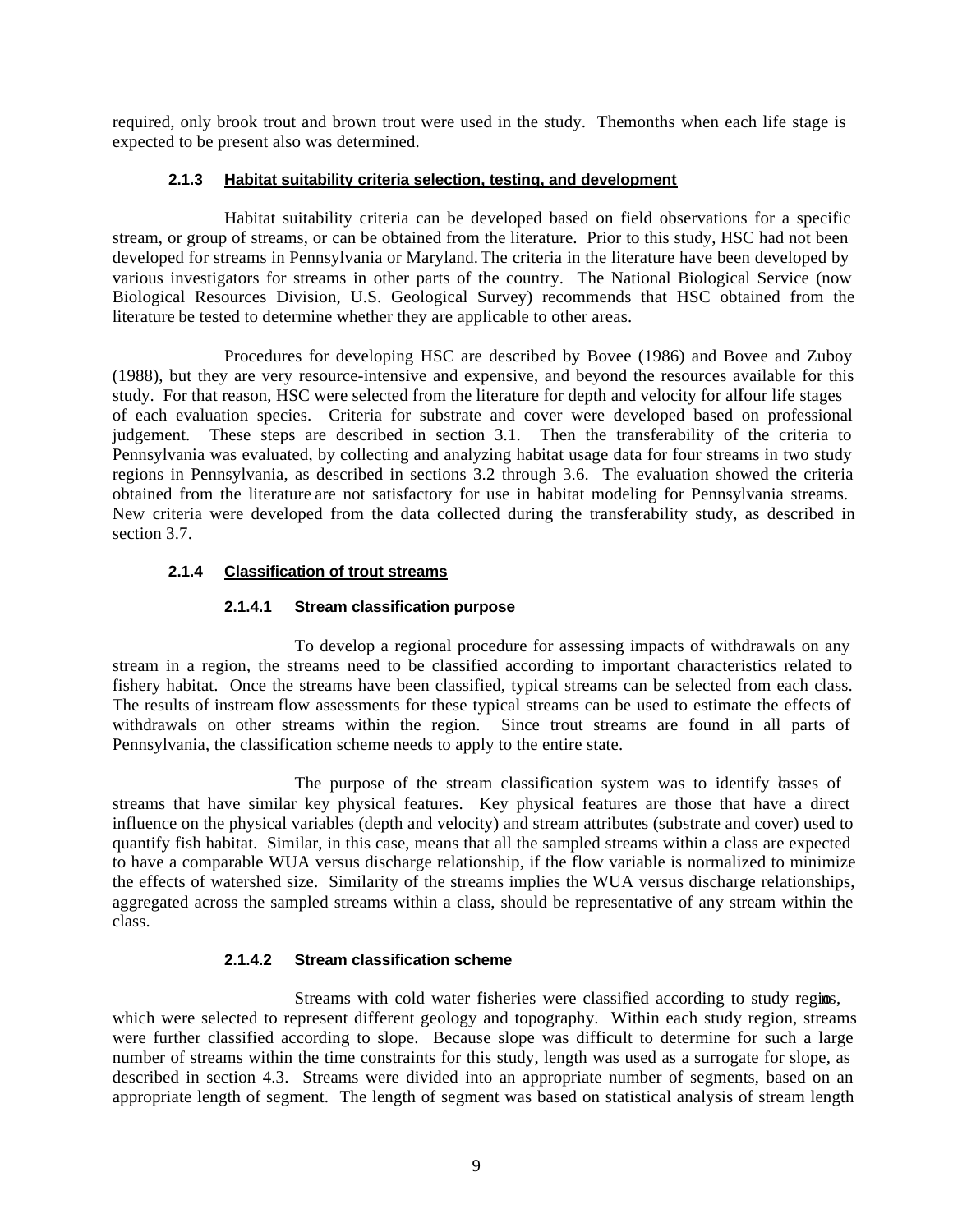data, as described in section 4.3. Segments were numbered from 1 to 4, and streams with the same segment number in a study region were assumed to be similar.

Most of the trout streams in Pennsylvania have drainage areas less than 100 square miles. Larger streams are generally too warm during the summer months to allow trout reproduction. Smaller streams present the greatest concern, because of the large number of water supply withdrawals located on them, and the potential impacts of the withdrawals on trout species. All the study segments had drainage areas less than 100 square miles; therefore, the study results are applicable only to such streams.

#### **2.1.4.3 Development and selection of study regions**

Topographic and geologic classification of streams could be based on physiographic provinces and sections, as described by Fenneman (1938), or on ecoregions (Omernik, 1987a, b). The physiographic provinces and sections have been mapped by Pa. DER (now Pa. DEP) (1989), and revised by Sevon (1995). The ecoregion boundaries for Pennsylvania were being remapped at the time the study began (R. Shertzer, Pa. DEP, oral communication), and the boundaries proposed by Omernik (1987b) were not considered satisfactory for this study. Because the ecoregion boundaries developed by Omernik (1987b) are related to the physiographic region boundaries, and the physiographic regions are based on similar geologic and topographic conditions, streams were classified using physiographic provinces and sections, rather than ecoregions.

The physiographic provinces and sections in Pennsylvania are shown in Table 2.1, beginning in the southeastern corner of the commonwealth, and proceeding north and west. These physiographic provinces and sections are shown on the map in Plate 1.

| <b>Province</b>             | <b>Section</b>                  | <b>Study Region</b>                  |
|-----------------------------|---------------------------------|--------------------------------------|
| Coastal Plain               |                                 |                                      |
| Piedmont                    | Piedmont Upland                 | Piedmont Upland (freestone)          |
|                             | Piedmont Lowland                |                                      |
|                             | Gettysburg-Newark Lowland       |                                      |
| New England Province        | <b>Reading Prong</b>            |                                      |
| <b>Blue Ridge Province</b>  | South Mountain                  |                                      |
| Ridge and Valley            | <b>Great Valley</b>             | Ridge and Valley Freestone/Limestone |
|                             | Appalachian Mountain            | Ridge and Valley Freestone/Limestone |
| <b>Appalachian Plateaus</b> | <b>Glaciated Low Plateau</b>    |                                      |
|                             | <b>Glaciated Pocono Plateau</b> |                                      |
|                             | Glaciated High Plateau          |                                      |
|                             | Deep Valleys                    | <b>Unglaciated Plateau</b>           |
|                             | Allegheny Plateau               | <b>Unglaciated Plateau</b>           |
|                             | Allegheny Mountain              | <b>Unglaciated Plateau</b>           |
|                             | <b>High Plateau</b>             | <b>Unglaciated Plateau</b>           |
|                             | Pittsburgh Low Plateau          | <b>Unglaciated Plateau</b>           |
|                             | Glaciated Pittsburgh Plateau    |                                      |
| Lakes                       | Eastern Lake                    |                                      |

*Table 2.1. Physiographic Provinces, Sections, and Study Regions*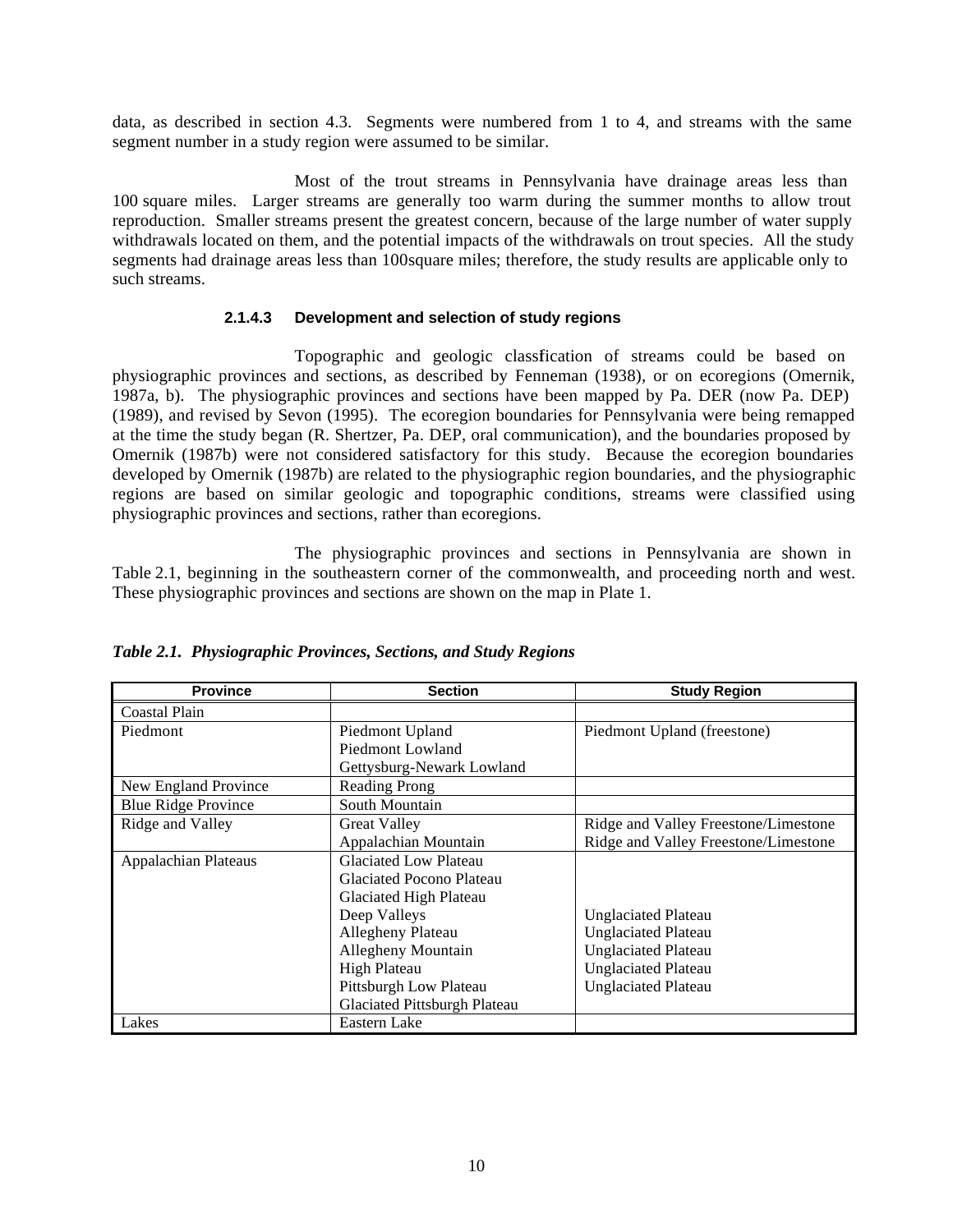The stream classification based on physiographic sections was modified, as

described below.

The Ridge and Valley Province includes the Great Valley and the Appalachian Mountain sections. Both sections include important trout streams that are underlain by limestone and dolomite rocks (limestone streams), and trout streams that are underlain by freestone (e.g., sandstone, shale, conglomerate) rocks (freestone streams). Limestone streams are known to have different hydrology, are expected to have different habitat characteristics, and to respond differently to water supply withdrawals, than the freestone streams. Therefore, the trout streams in the Ridge and Valley Province were classified into study regions based on limestone/freestone geology, rather than physiographic sections.

The Appalachian Plateaus Province includes nine sections that have different geologic and topographic characteristics. Of these nine sections, four have been glaciated, based on the location of the glacial boundary (Sevon, 1995), as shown in Plate 1. The glaciated streams are known to have different hydrology than the unglaciated streams, and are expected to have different habitat characteristics and response to water withdrawals. For that reason, the difference between glaciated and unglaciated sections is expected to be an important factor affecting habitat. The glaciated and unglaciated physiographic sections were combined into Glaciated and Unglaciated Plateau study regions.

In Pennsylvania, the conflicts between withdrawal and instream uses are most critical on cold water streams in the Ridge and Valley Province, and in the unglaciated parts of the Appalachian Plateaus Province. Accordingly, those parts of the commonwealth were included in the study. Parts of five counties in the Unglaciated Plateau study region were subsequently deleted, because the low yield of surface streams results in few water supply withdrawals from small streams. The areas eliminated included all of Beaver, Allegheny, Washington, and Greene Counties, and a portion of Fayette County in the Pittsburgh Low Plateau physiographic section.

The Piedmont Physiographic Province includes three sections, as shown in Table 2.1. Limestone streams are present in all three Piedmont study regions, and in some cases, limestone has been metamorphosed into marble, which may behave differently. Since there are more reproducing trout streams in the Piedmont Upland freestone region, the Piedmont study streams were selected from that study region.

In summary, this study includes three study regions in Pennsylvania; Ridge and Valley Limestone; Ridge and Valley Freestone; and Unglaciated Plateau; and one study region, the Piedmont Upland (freestone), in Maryland. The relationship between study regions used in this study and physiographic sections is shown in Table 2.1.

# **2.1.5 Selection of study streams**

Lists of reproducing trout streams were developed for each study region from PFBC files, and from an inventory of Maryland cold water fisheries (Steinfelt, 1991). Study streams and segments were selected from these lists in three stages. First, potential study streams were selected by stratified random sampling from the lists of reproducing trout streams in each study region, as described in section 4.4**.** Second, the study streams and segments were selected in the field from the list of potential study streams, again using a stratified random sampling process, as described in section 4.4. The list of study streams selected in the field is shown in Tables 5.1 through 5.4, and summarized in Table 5.5. Third, certain streams or segments were deleted from this list because of modeling problems, as described in section 5.6.2.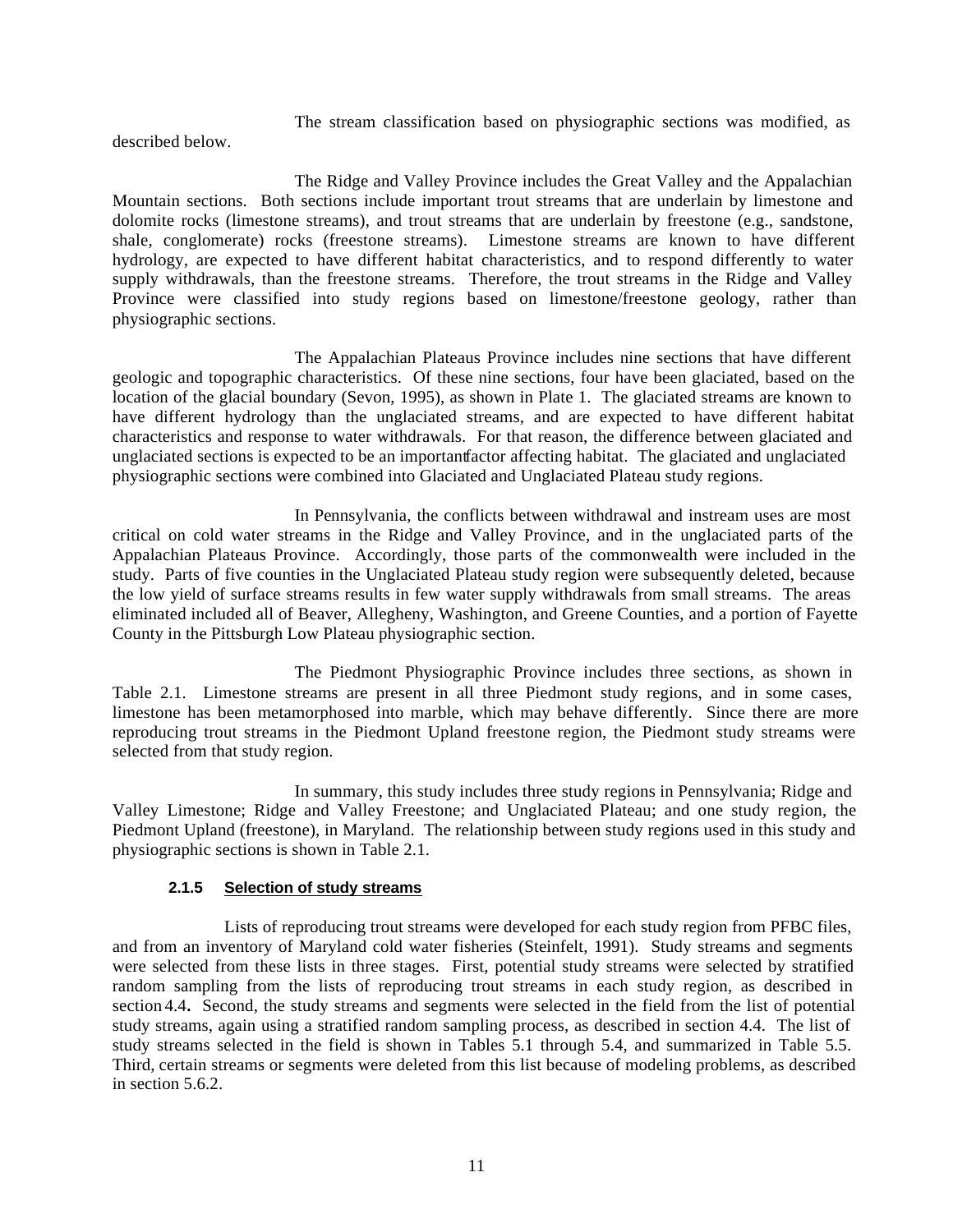A basic assumption was that 30 stream segments in each study region provided an appropriate level of accuracy for development of the regional procedure. Thirty segments were selected in each study region for data collection and modeling, except for the Piedmont Upland study region.

For the Piedmont Upland study region, sufficient potential study streams were identified to select 30 stream segments in the field. However, funding limitations only allowed 12 stream segments (all in Maryland) to be studied. Additional Piedmont streams should be studied in the future to develop instream flow guidelines for all three Piedmont study regions.

# **2.1.6 Selection of study sites**

Study sites were selected in the field at an accessible location as close as possible to the midpoint of a segment. Crews observed several occurrences of each mesohabitat type (riffle, run, pool), if present, and selected one representative of each type. Then transects were established at the midpoint of each representative mesohabitat type. The procedure is described in detail in section 5.2.

# **2.1.7 Development of habitat versus flow relationships**

Habitat versus flow relationships were developed for each transect, utilizing field dat**,**a hydrology, and modeling. During field data collection, water surface elevationwas measured at each transect at several different flows, as described in section 5.3. Velocity distributionsubstrate, and cover were determined at one flow**.** Substrate and cover were determined using a classification scheme developed for this study, which is described in section 3.1.2.

Stream gage data were used to develop hydrology for the study sites, as described in section 5.5. Procedures were developed for determining when to dispatch field crews, as described in section 5.5.4

Hydraulic models were calibrated using the field data for each measurement point, as described in section 5.6. The calibrated hydraulic models and the hydrology were used to determine the velocity and depth values for each cell, each study site, and a large range of flows, as described in section 5.7. These data were combined with the HSC for each life stage of each species to compute WUA versus flow relationships for each transect, species and life stage (section 5.7). The relationships for each transect were combined to produce a composite WUA versus flow relationship for each species and life stage for each study site, as described in section 5.7.

# **2.1.8 Impact assessment**

The IFIM procedure (Figure 2.1) includes assessment of impacts. Procedures were developed to combine the WUA versus flow relationships, produced by the habitat modeling, into composite normalized minimum WUA versus flow relationships for each species and each study site (section 6.3). The resulting relationships were used in three different impact assessment procedures.

The first impact assessment procedure, described in sections 6.4 and 6.5, considered two definitions of habitat loss, no-loss of habitat, and no-net-loss of habitat at the median monthly flow, for establishing stream protection levels. Both criteria were found to significantly restrict withdrawals. For that reason, more detailed impact assessment procedures were developed.

The second impact assessment procedure, described in section 6.6, is designed to analyze time series of median monthly flows for each study site. Other flow statistics or time steps also can be analyzed. A computer program has been written to estimate the impact of withdrawals and passby flows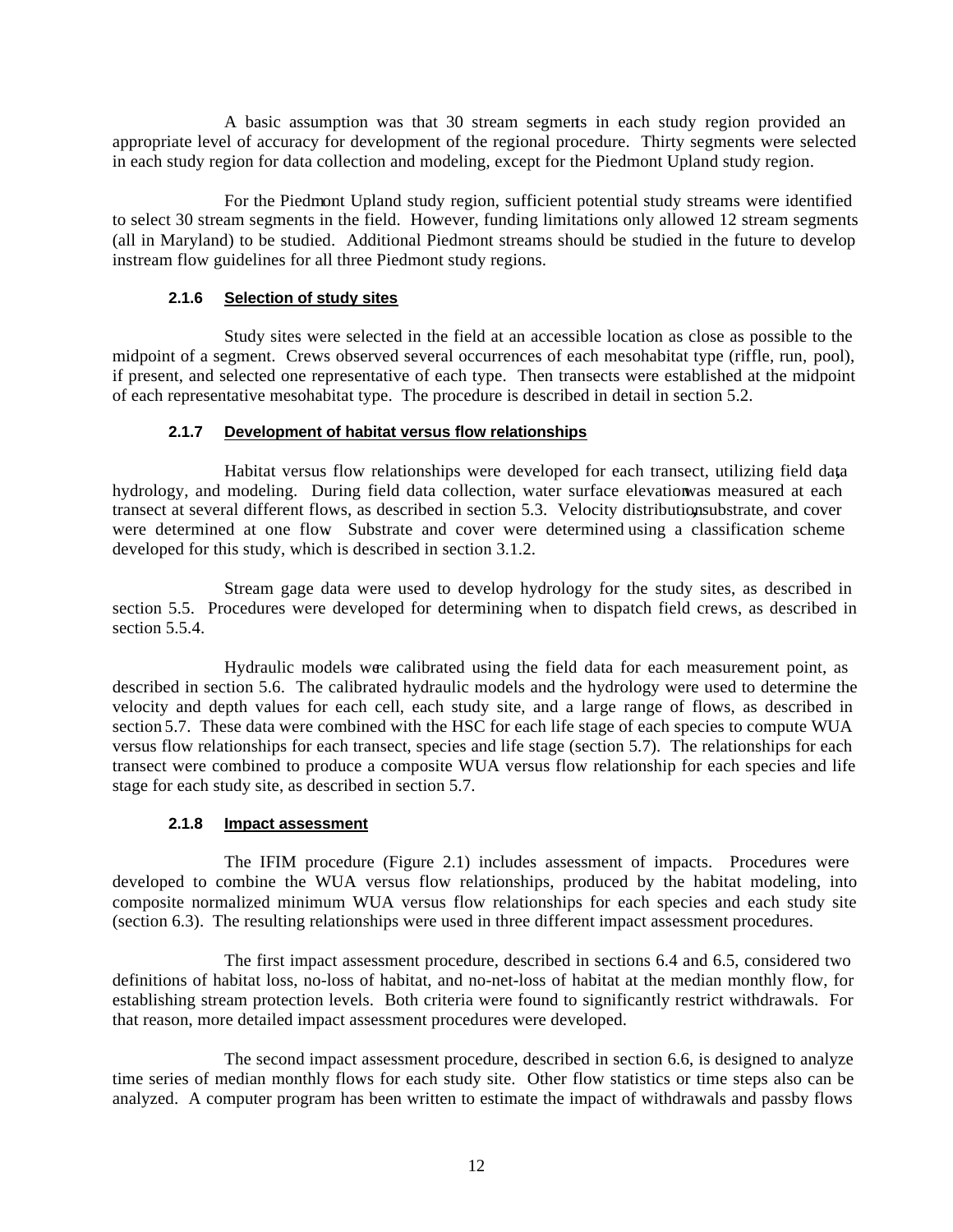on the monthly, seasonal, and annual habitat and flow available, and provides summary statistics and duration analyses of the impacts (section 6.6.2 and Appendix E). The program also estimates the impact of natural flows and passby flows on the percent of time the withdrawal can be made. Different combinations of withdrawal and passby flows can be analyzed to compare different scenarios for wild or stocked trout populations. A regional hydrology procedure (section 6.6.3) has been developed for use with the impact assessment program.

The computer program was used to develop a series of constant-habitat-impact graphs, for several levels of withdrawal and passby flow, both expressed as percentage of average daily flow, for the Ridge and Valley Freestone, Ridge and Valley Limestone, and Unglaciated Plateau study regions, as described in sections 6.6.2.4 and 6.6.2.5. The graphs show both theimpact of withdrawals and passby flows on habitat, and the effect on the availability of water for withdrawal. These graphs can be used to develop regional or statewide policies regarding acceptable levels of impact on both uses, considering tradeoffs between habitat impact and impact on water users. The curves also can be used to evaluate engineering alternatives for meeting required fishery protection levels on cold water streams having drainage areas less than 100 square miles in Pennsylvania.

The third impact assessment procedure, which is described in section 6.6.4, utilizes flow and associated habitat duration analysis to evaluate impacts of withdrawals, and estimate the appropriate passby flow. The results of this method can be used in establishing regional or statewide passby flow requirements. The impact analysis for individual study streams in Pennsylvania has been completed, but the interpretation of the results has not been completed, due to time and cost constraints.

# **2.1.9 Wetted perimeter method**

Output from the hydraulic model runs was used to plot graphs of wetted perimeter versus flow, as described in section 5.9. This procedure effectively assumes the inflection point occurs in the range of flows between maximum and minimum monthly flows. The inflection points of these graphs were tabulated, and are shown in the same section. Extrapolation of these plots to a point of zero wetted perimeter at zero flow showed that the limited range of simulation flows was not adequate to allow selection of inflection points. Additional field data would need to be collected at extreme low flows for application of the wetted perimeter method.

# **2.2 Study Organization**

The following agencies participated in the study:

- Pennsylvania Department of Environmental Protection (Pa. DEP);
- Pennsylvania Fish and Boat Commission (PFBC):
- Susquehanna River Basin Commission (SRBC);
- Baltimore District, U.S. Army Corps of Engineers (COE);
- U.S. Geological Survey, Biological Resources Division (GSBRD);
- U.S. Fish and Wildlife Service (USFWS);
- Maryland Department of Natural Resources (MDNR).

Pa. DEP, SRBC, PFBC, COE, MDNR, and Environmental Protection Agency Chesapeake Bay Program (CBP) provided funding for the study.

Prior to beginning this study, SRBC established a Water Resources Management Advisory Committee (WRMAC), which identified instream flowneeds studies as a priority. WRMAC then established an Instream Flow Subcommittee (IFSC) to provide technical information regarding instream